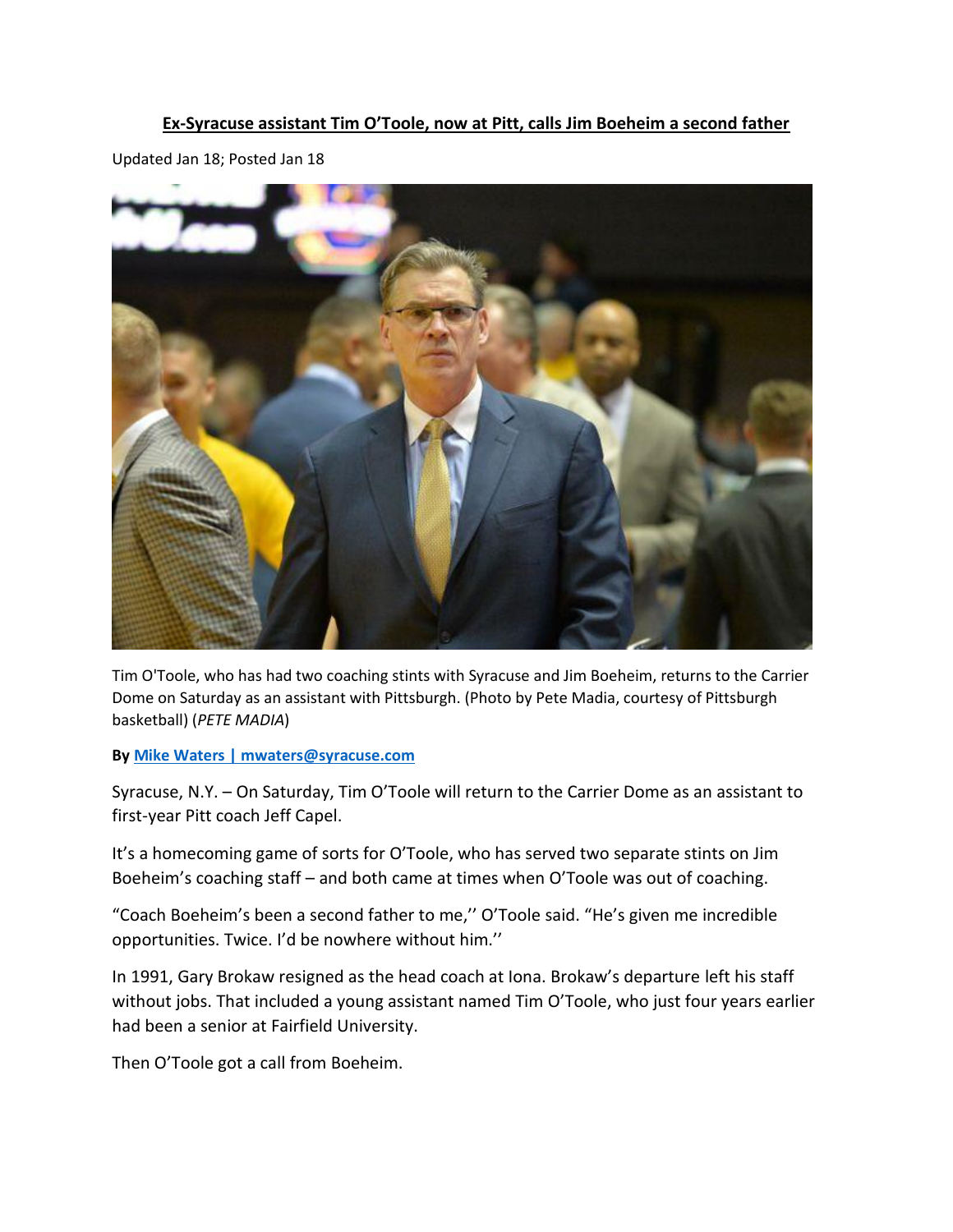"Coach Boeheim offered me an opportunity,'' O'Toole recalled. It wasn't much of an opportunity, but it was a chance to stay in the game at a big-time program.

O'Toole became a volunteer assistant, which evolved into a restricted earnings coach position. He spent four years at Syracuse before Duke coach Mike Krzyzewski, acting on a recommendation from Boeheim, hired O'Toole as an assistant.

Fast forward to 2012. O'Toole, who had gone from Duke to Seton Hall before finally getting a head coaching opportunity at his alma mater, has been out of basketball for six years since leaving Fairfield after eight seasons.

He had done some work for ESPN and radio broadcasts of St. John's games, plus an online education company, but he missed the game. Then Syracuse assistant Mike Hopkins called.

"I'd been out of coaching for six years,'' O'Toole said. "Hop called me and said Coach Boeheim had an opening for the director of operations. He said, would I come back and work for Bay? Of course.''

The one year as the director of basketball operations at Syracuse jump-started O'Toole's coaching career. He spent the next five years in the Bay Area; three years as an assistant at Stanford and then two more at California.



Tim O'Toole, here with Lazarus Sims in 1995, joined the Pittsburgh staff this season. (Stephen D. Cannerelli | syracuse.com archive) *Stephen D. Cannerelli | scannerelli@syracuse.com*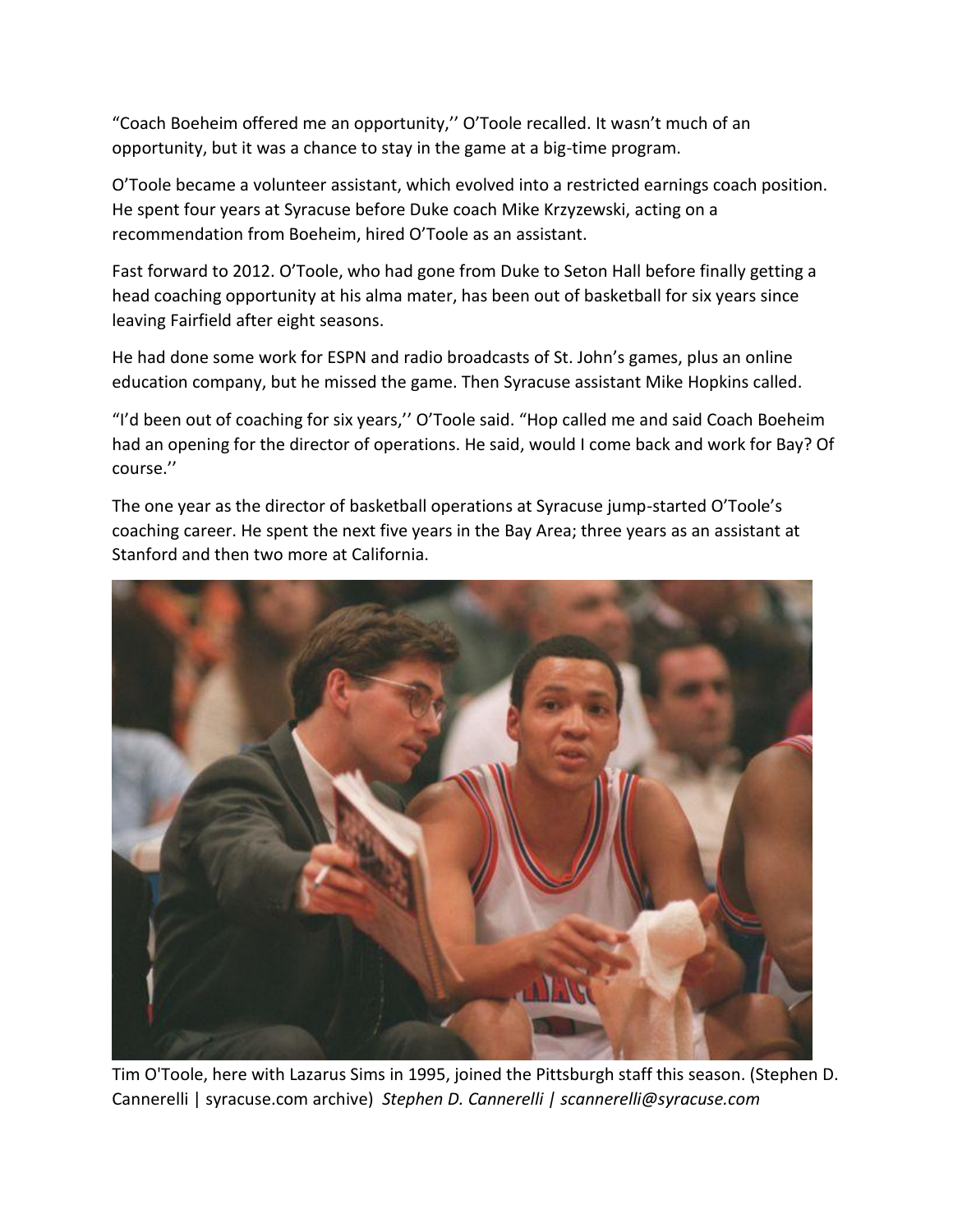Last spring, O'Toole joined Capel, who he had coached at Duke. Now, O'Toole will face Syracuse twice a year in the ACC, with the first meeting on Saturday at the Dome.

"It's always hard when you play against each other,'' O'Toole said. "In the 37 games they're going to play, I'm going to root for them in 35 of them. There's an unbelievable level of gratitude there. I've been super-blessed.''

O'Toole said similarity and familiarity had a lot to do with his decision to leave Cal and join Capel at Pitt.

In terms of familiarity, O'Toole knew Capel, the ACC and the Pitt program's history.

Capel had been brought in to resuscitate the Pitt program, which had gone winless in the ACC during the 2017-18 season, after which Pitt officials fired head coach Kevin Stallings.

"I was fortunate to coach Jeff a long time ago,'' O'Toole said. "I've known him. The opportunity to come back to ACC and work for Cape was too good. I thought with Cape and the right people, this could be a lot of fun.''



Tim O'Toole, center, is part of a coaching staff that is trying to turn things around in Pittsburgh. (Photo by Pete Madia, courtesy of Pittsburgh basketball) *PETE MADIA*

As far as similarity, O'Toole said Pittsburgh reminds him of a big-city version of Syracuse, with a knowledgeable and loyal fan base.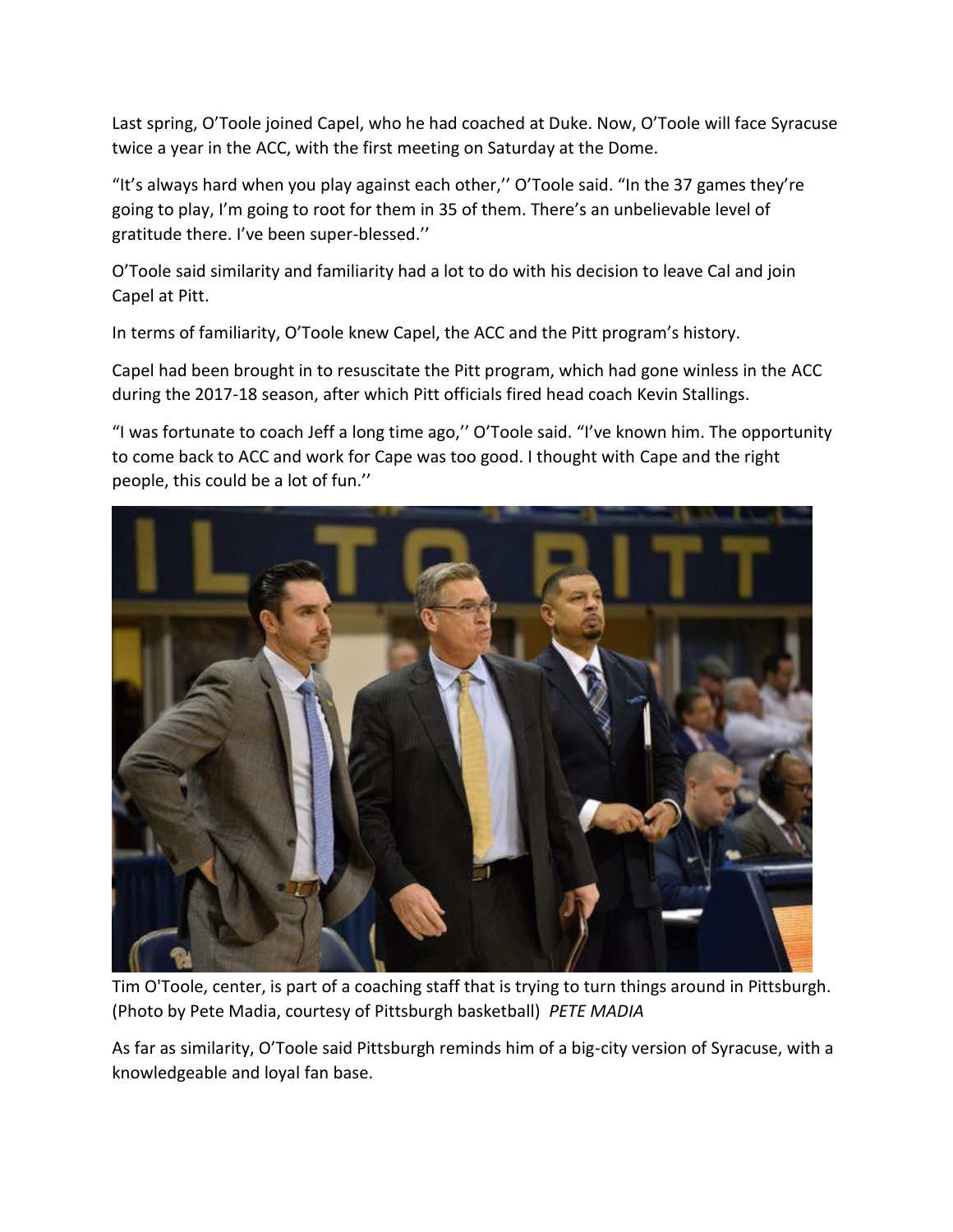"The people here are incredibly loyal to Pitt. No different than the Cuse," O'Toole said. "At Cuse, you've got people coming from Rah-cha-cha in a blizzard. Same at Pitt. You're talking about a blue-collar town, and they love what they've got.''

Pitt fans are loving the Panthers more this season than in the past two years. Pitt is off to a 12-5 start, including a 2-2 record in the ACC.

O'Toole said Capel has wasted no time in changing the culture at Pitt.

"The whole idea is this is Cape,'' O'Toole said. "He's always been at a high-level in the game. When he played at Duke, he played in the final game as a freshman. He won at VCU. He won at Oklahoma. He went back to Duke and saw what it took to win there.

"He understands what it takes to be at a high level,'' he added. "Leaders like Cape create the culture.''

O'Toole said it was hard for him to think of Pitt as anything less than a successful program.

"Jamie Dixon was in the tournament two years ago,'' O'Toole said. "When I was at Cuse, they had Steven Adams here and the place was jumping. It was a quick fall, but then it was like there's still a lot of great things in the foundation here.''

Saturday's game at the Dome is more than just the average return of a former assistant coach.

O'Toole's wife, Joanie, grew up in Auburn, N.Y. O'Toole is a native of White Plains.

"It's such a special, special place,'' O'Toole said of Syracuse. "The Carrier Dome in the wintertime, playing Syracuse hoop. It's a great atmosphere. It's fun to be part of it, even on the other side.''



[10 things to watch for in Syracuse-Pittsburgh](https://www.syracuse.com/expo/sports/g66l-2019/01/86dfc824d5530/syracuse-basketball-vs-pittsburgh-10-things-to-watch-for.html)

[The Syracuse Orange returns to the Carrier Dome to face Pittsburgh on Saturday at 2 p.m.](https://www.syracuse.com/expo/sports/g66l-2019/01/86dfc824d5530/syracuse-basketball-vs-pittsburgh-10-things-to-watch-for.html)

View Comments (14)

1. [SPONSOR CONTENT](https://jadserve.postrelease.com/trk?ntv_at=3&ntv_ui=91bd0444-a55d-4e20-8de3-a9b622a13422&ntv_a=CncEAaLswA2bYQA&ntv_fl=-YNQb7Lo_nLKsmkJxKHzjA==&ord=1437697579&ntv_ht=rvVEXAA&ntv_tad=16&prx_referrer=https%3A%2F%2Ft.co%2F5qkqZf14Yn&ntv_az=iLr1Pbdq9T2IuvU9&ntv_al=MHOyYDBzsmE=&ntv_ak=vbEcTP34HEy9sRxM&ntv_r=https://ck.lendingtree.com/?a=448&c=2832&p=c&s1=hearst&mtaid=0B072&ctype=sponsoredcontent&cmethod=rmchangesright&ccreative=rmworthrisk_srcouplehiking&ad_headline=rmworthrisk&ad_image_name=srcouplehiking&ntv_a=CncEAaLswA2bYQA)

**[Reverse Mortgages: Worth the Risk?](https://jadserve.postrelease.com/trk?ntv_at=3&ntv_ui=91bd0444-a55d-4e20-8de3-a9b622a13422&ntv_a=CncEAaLswA2bYQA&ntv_fl=-YNQb7Lo_nLKsmkJxKHzjA==&ord=1437697579&ntv_ht=rvVEXAA&ntv_tad=16&prx_referrer=https%3A%2F%2Ft.co%2F5qkqZf14Yn&ntv_az=iLr1Pbdq9T2IuvU9&ntv_al=MHOyYDBzsmE=&ntv_ak=vbEcTP34HEy9sRxM&ntv_r=https://ck.lendingtree.com/?a=448&c=2832&p=c&s1=hearst&mtaid=0B072&ctype=sponsoredcontent&cmethod=rmchangesright&ccreative=rmworthrisk_srcouplehiking&ad_headline=rmworthrisk&ad_image_name=srcouplehiking&ntv_a=CncEAaLswA2bYQA)**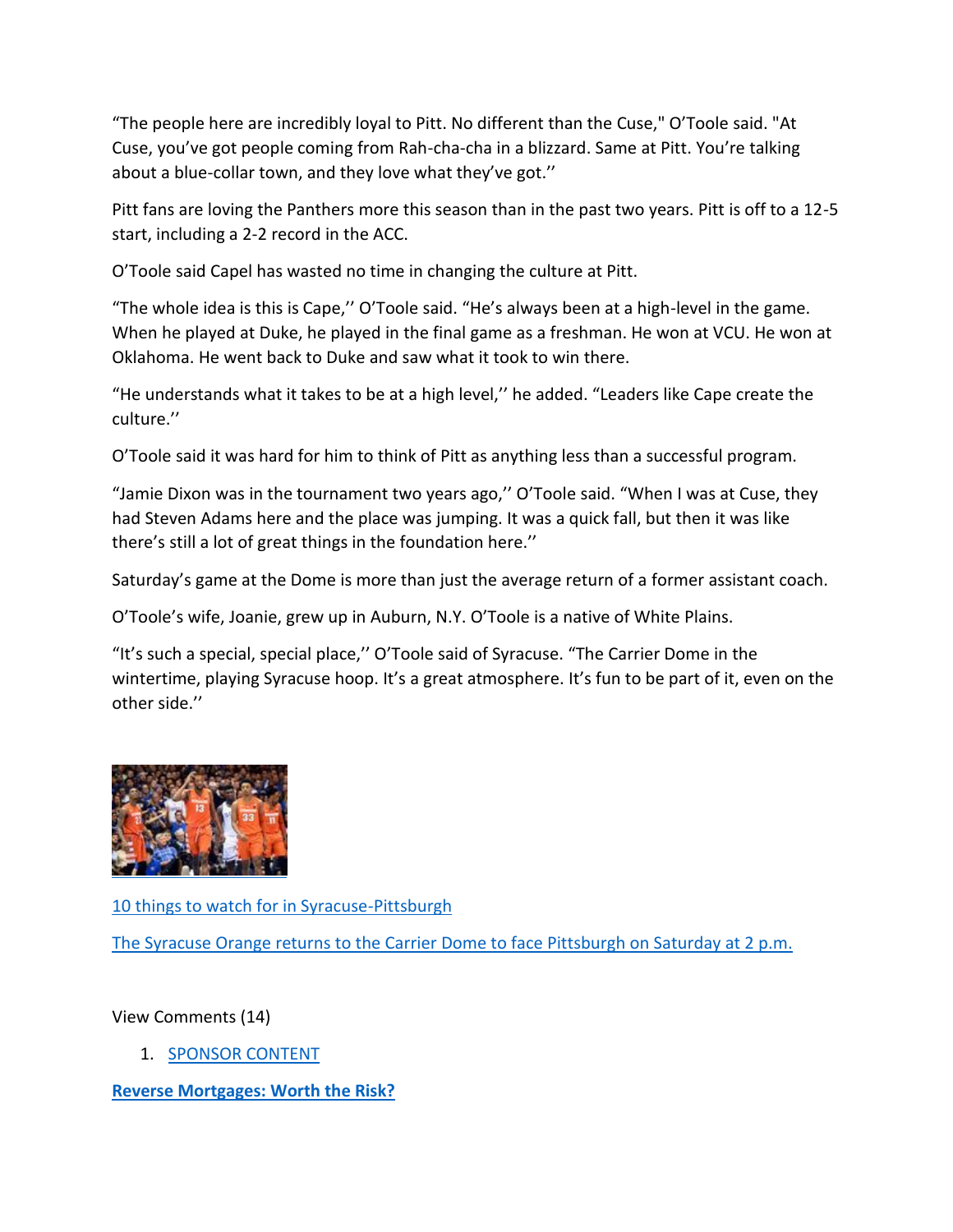

### **By [LendingTree](https://jadserve.postrelease.com/trk?ntv_at=3&ntv_ui=91bd0444-a55d-4e20-8de3-a9b622a13422&ntv_a=CncEAaLswA2bYQA&ntv_fl=-YNQb7Lo_nLKsmkJxKHzjA==&ord=1437697579&ntv_ht=rvVEXAA&ntv_tad=16&prx_referrer=https%3A%2F%2Ft.co%2F5qkqZf14Yn&ntv_az=iLr1Pbdq9T2IuvU9&ntv_al=MHOyYDBzsmE=&ntv_ak=vbEcTP34HEy9sRxM&ntv_r=https://ck.lendingtree.com/?a=448&c=2832&p=c&s1=hearst&mtaid=0B072&ctype=sponsoredcontent&cmethod=rmchangesright&ccreative=rmworthrisk_srcouplehiking&ad_headline=rmworthrisk&ad_image_name=srcouplehiking&ntv_a=CncEAaLswA2bYQA)**

If you've been looking for an extra source of income at retirement age, this could be your answer.

### [Learn More](https://jadserve.postrelease.com/trk?ntv_at=3&ntv_ui=91bd0444-a55d-4e20-8de3-a9b622a13422&ntv_a=CncEAaLswA2bYQA&ntv_fl=-YNQb7Lo_nLKsmkJxKHzjA==&ord=1437697579&ntv_ht=rvVEXAA&ntv_tad=16&prx_referrer=https%3A%2F%2Ft.co%2F5qkqZf14Yn&ntv_az=iLr1Pbdq9T2IuvU9&ntv_al=MHOyYDBzsmE=&ntv_ak=vbEcTP34HEy9sRxM&ntv_r=https://ck.lendingtree.com/?a=448&c=2832&p=c&s1=hearst&mtaid=0B072&ctype=sponsoredcontent&cmethod=rmchangesright&ccreative=rmworthrisk_srcouplehiking&ad_headline=rmworthrisk&ad_image_name=srcouplehiking&ntv_a=CncEAaLswA2bYQA)

# 1. [ORANGE BASKETBALL](https://www.syracuse.com/orangebasketball)

### **Despite snow, Syracuse basketball attracts season's biggest crowd for Pittsburgh game**

Updated Jan 19, 6:32 PM; Posted Jan 19, 5:44 PM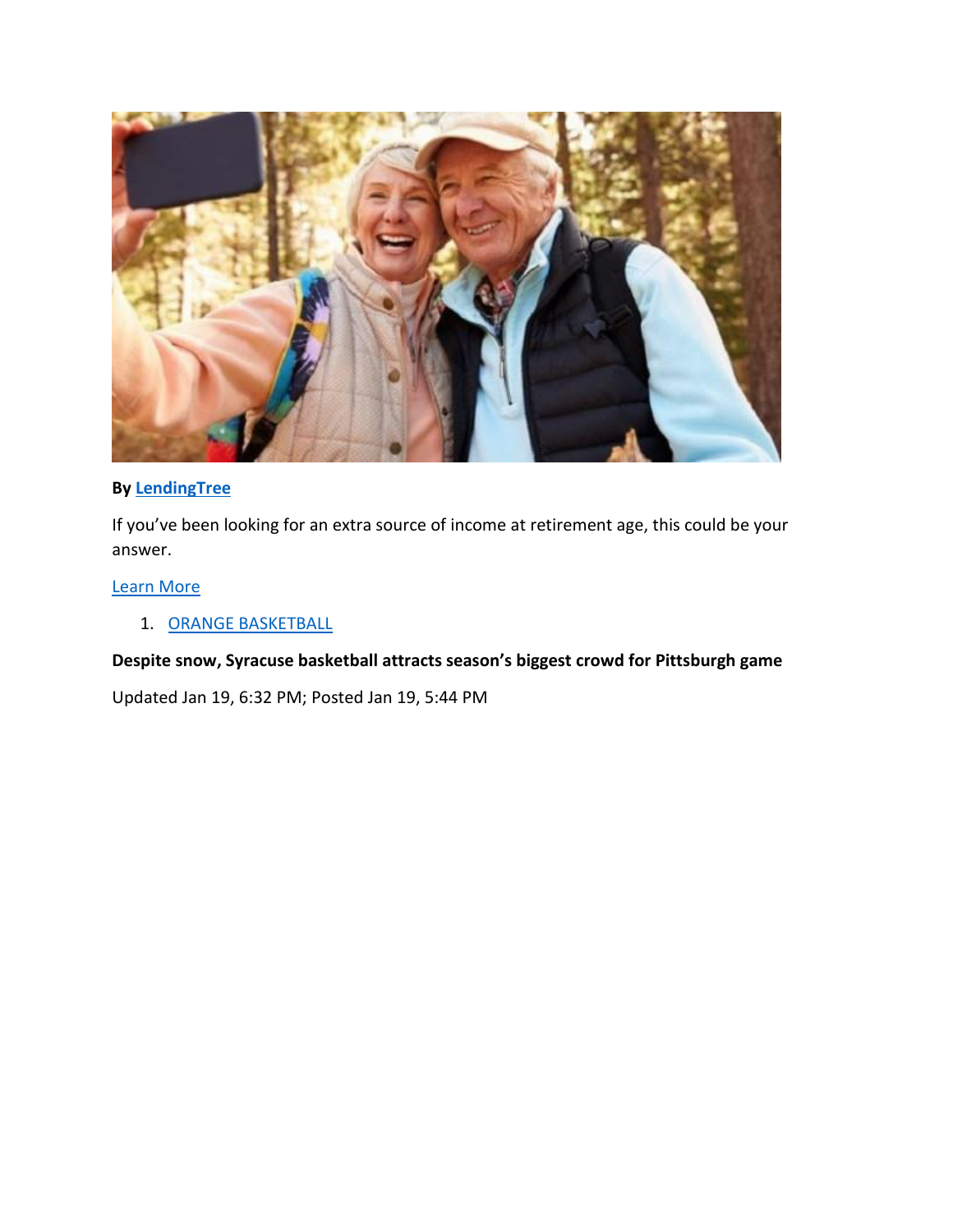

Despite forecasts for over a foot of snow, Syracuse fans filled all three levels of the Carrier Dome and set a new season-best attendance mark. Dennis Nett | dnett@syracuse.com

16

541shares

# **By [Chris Carlson](https://connect.syracuse.com/staff/chriscarlson/posts.html)**

### [ccarlson@syracuse.com](mailto:ccarlson@syracuse.com)

Syracuse, N.Y. -- Syracuse fans showed a lot of loyalty -- and perhaps a little bit of insanity - during [the team's 74](https://www.syracuse.com/orangebasketball/2019/01/defense-helps-syracuse-basketball-break-open-close-game-beat-pittsburgh-74-63.html)-63 win over Pittsburgh on Saturday, creating an announced crowd of 24,466 on a weekend when forecasts called for up to two feet of snow.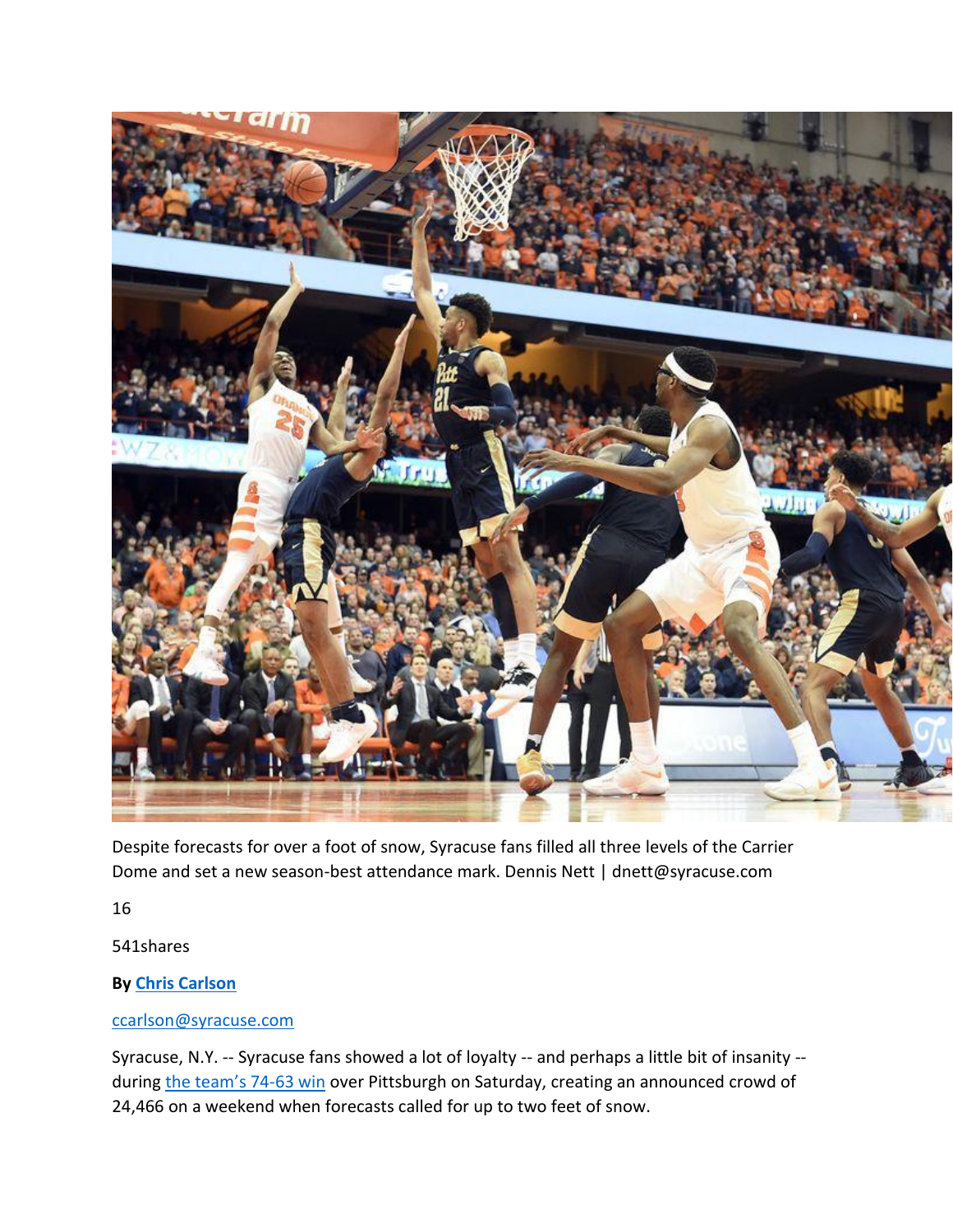The crowd set a new standard for the biggest on-campus crowd this season, a milestone that goes to Syracuse annually thanks, in large part, to the country's largest on-campus arena. The Pittsburgh attendance eclipsed Syracuse's game against Georgetown on Dec. 8, when the school announced a crowd of 24,082.

Syracuse will beat that mark at least one more time this season when it hosts Duke on Feb. 23. The number of actual fans in attendance didn't look substantially off the announced number despite weather issues that caused [the cancellation of the Syracuse Crunch game](https://www.syracuse.com/crunch/2019/01/storm-postpones-syracuse-crunch-game-in-binghamton.html) at Binghamton and [travel advisories throughout Onondaga County.](https://www.syracuse.com/crime/2019/01/travel-advisory-issued-for-onondaga-county.html)

The snow appeared to have relatively little impact on fan arriving to the game thanks in part to a friendly forecast and the hard work of Syracuse's vice president and chief facilities officer Pete Sala and the workers at the Carrier Dome. The worst of the storm was supposed to come late in the evening and into Sunday morning, so the 2 p.m. start time was helpful. Syracuse University staff ensured the walkways were in good shape for fans arriving to the game. While the heat was turned on to keep snow from accumulating on the roof, temperatures in the building never became uncomfortable.

Rather than hunkering down for the weekend, the assortment of Orange fans that took advantage of a final opportunity to escape the house went home happy thanks to the Orange winning for the sixth time in seven games.

Contact Chris Carlson anytime: [E-mail](mailto:ccarlson@syracuse.com) | [Twitter](https://twitter.com/ccarlsononSU) | 315-412-1639

Follow Syracuse basketball on **[Twitter](https://twitter.com/syrbasketball)** and **Facebook**.



[Best and worst from Syracuse's win](https://www.syracuse.com/expo/sports/g66l-2019/01/4b6bf6b3611870/best-and-worst-from-syracuse-basketball-vs-pittsburgh.html) [The superlatives from the Orange's game against the Panthers.](https://www.syracuse.com/expo/sports/g66l-2019/01/4b6bf6b3611870/best-and-worst-from-syracuse-basketball-vs-pittsburgh.html)

View Comments (16)

1. [ORANGE BASKETBALL](https://www.syracuse.com/orangebasketball)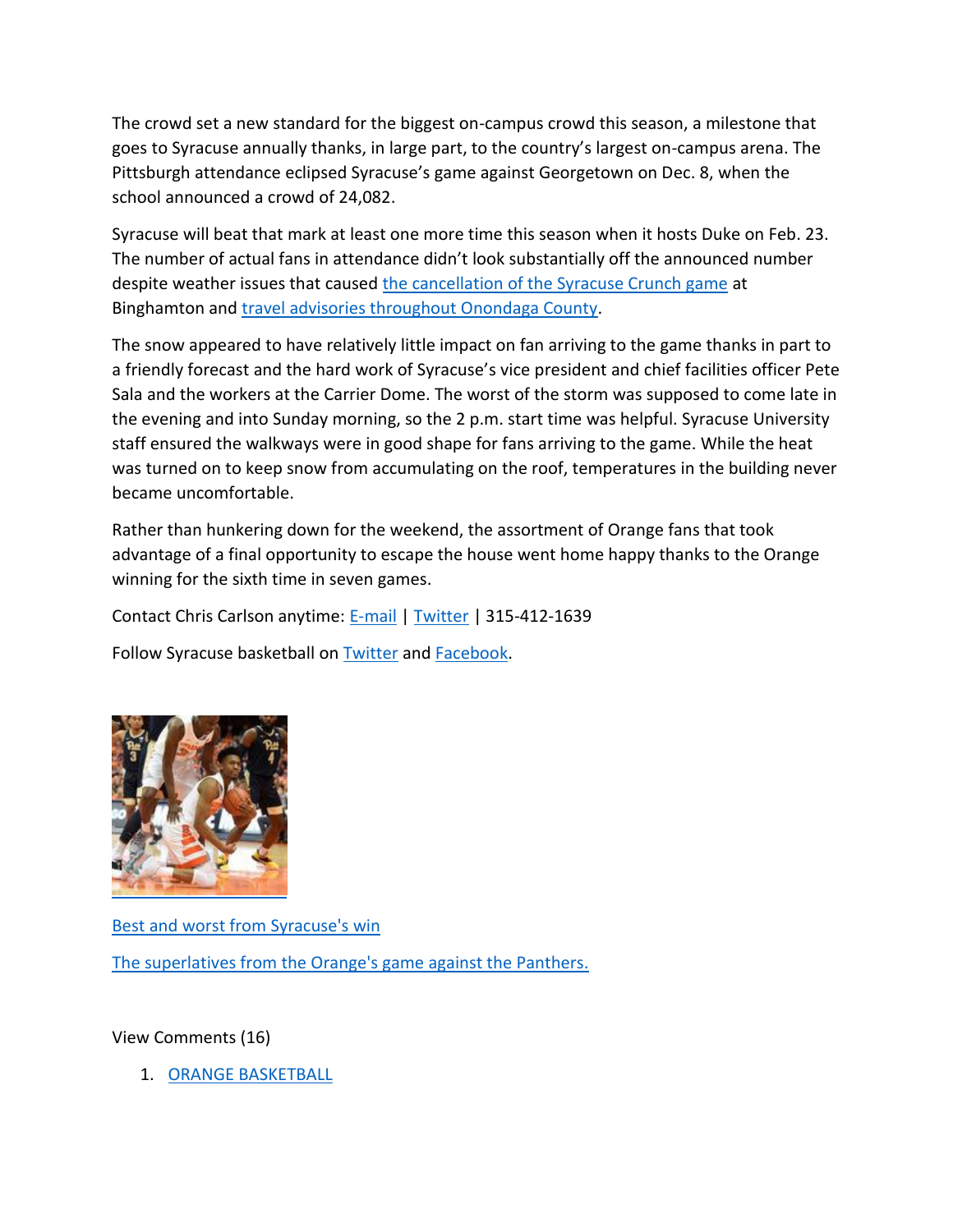# **Buddy Boeheim's growing process picks up with season-best against Pittsburgh**

Updated Jan 19, 7:31 PM; Posted Jan 19, 5:09 PM



Syracuse's Buddy Boeheim had the best shooting performance of his freshman season on Saturday, continuing to put a difficult start behind him. Dennis Nett | dnett@syracuse.com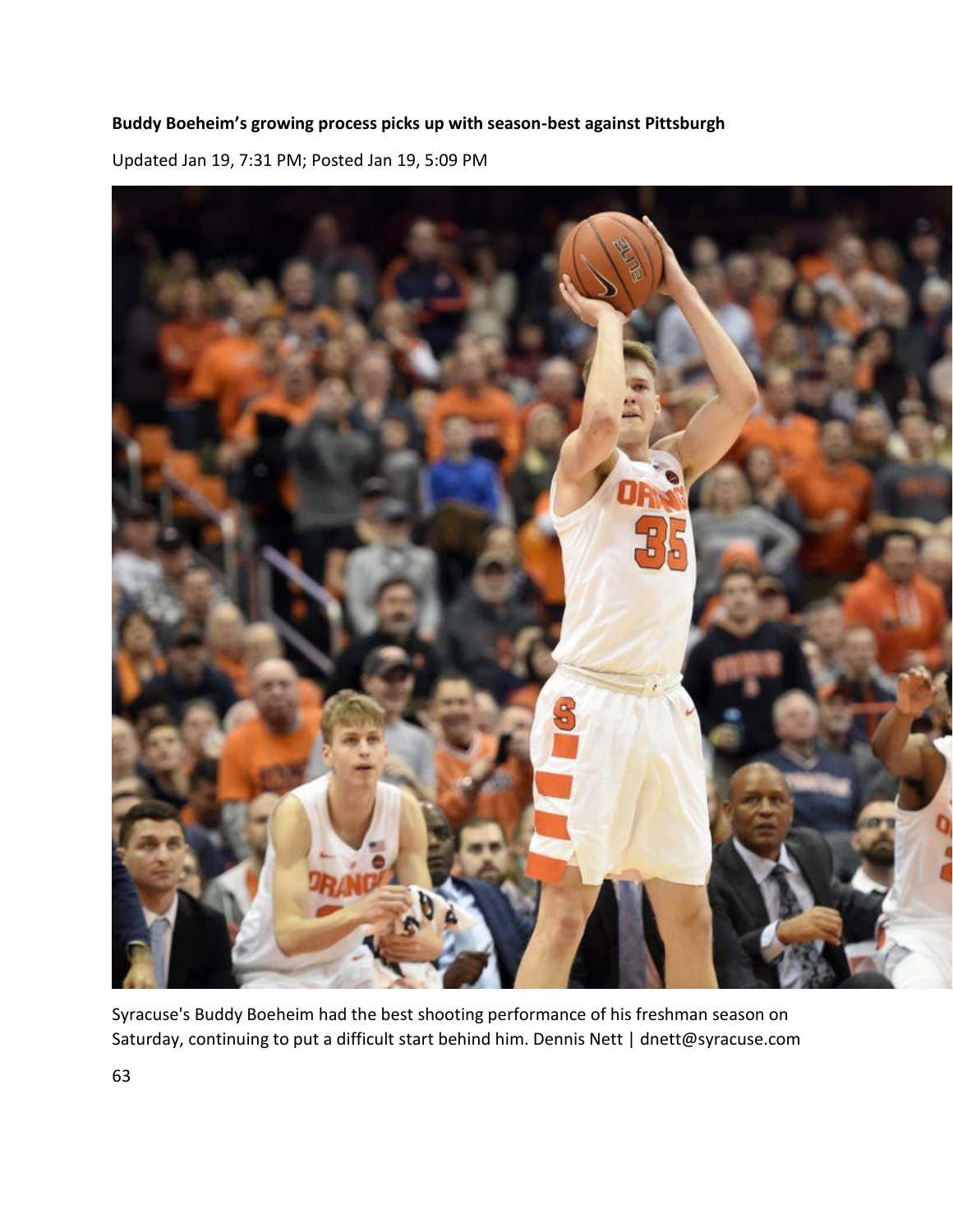#### 1.1kshares

#### **By [Chris Carlson](https://connect.syracuse.com/staff/chriscarlson/posts.html)**

#### [ccarlson@syracuse.com](mailto:ccarlson@syracuse.com)

Syracuse, N.Y. -- Syracuse guard Buddy Boeheim was born into a basketball family. He wasn't born a basketball star.

Growing up the son of head coach Jim Boeheim, he'd heard his whole life how improvement was a process. And he'd lived that process already, coming off the bench for small parts of his career before earning his way to Syracuse.

The freshman guard, then, was as well-equipped as he could be to handle the difficult start to his freshman year of college, one that included making just two of his first 18 3-point shots and looking overwhelmed at the speed of the game.

Boeheim continued his climb back on Saturday with his best performance yet, a 13-point blitz on five shots during a 74-63 win over Pittsburgh.

"It's tough when you want to make all your shots and they aren't falling at first," Buddy said. "I've learned it's a process my whole life. ... Growing up, I didn't start some games in sixth and seventh grade. My sophomore year playing AAU I didn't play much. It's helped me dealing with struggles, to keep improving and playing hard."

He made his first four shots, all 3-pointers. He made Pittsburgh pay for a miscommunication on one. He shot the Panthers out of a zone defense on another. And he scored the final two against man-to-man defenses and the pesky defenders that have posed the biggest challenge as he has adjusted to the college level.

Doing it against Pittsburgh, a high-end defensive team, was a stark contrast from how the season began. Boeheim made just 1 of 11 shots against a bad Eastern Washington team, then connected on just two of his first 18 3-point tries over his first five games. Entering last night, he was shooting just 25.5 percent from the perimeter.

While basketball hasn't always been easy, Boeheim also struggled to remember a time when it had felt so difficult.

"Shoot, it's been a while," Boeheim said. "I had stretches last year where I was shooting probably lower 30 percent from 3. I'd get out of it. It happens. I think it's getting used to the speed on this level. I've never struggled with that before. I think that's the biggest difference for me as I progress."

While it has come in fits and starts, that progress has ramped up as Syracuse has won six of seven games. Boeheim scored 12 points against St. Bonaventure while going 4-for-8 from the field. He was forced into duty against Georgia Tech on an abysmal day for the Orange offense,